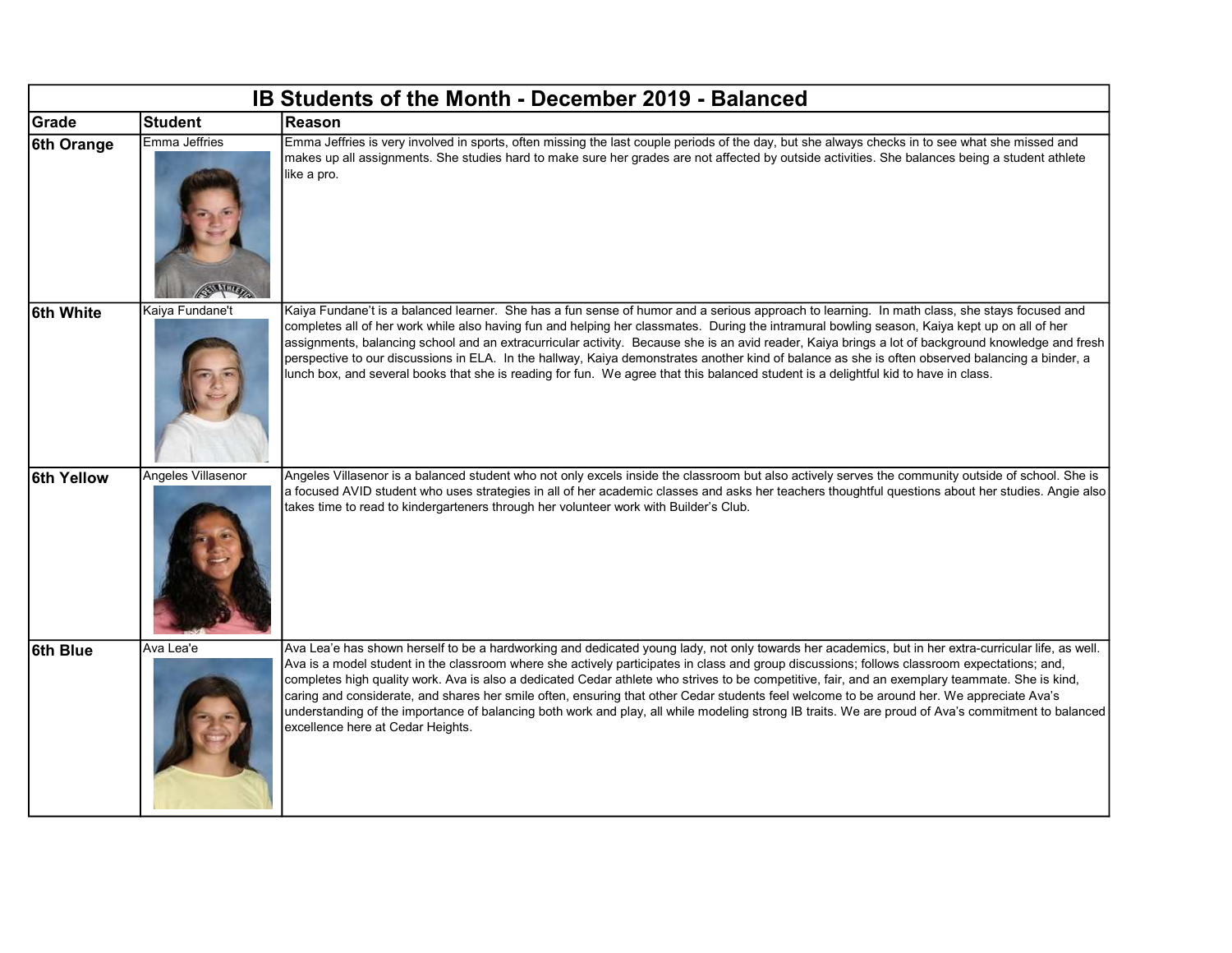| 6th Black  | Jesse Rowe        | Jesse Rowe is a balanced learner. He has a very good sense about when it is time to have fun and when it is time to get to work. He is a positive                                                                                                                                                                                                                                                                                                                                                                                                                                                                                                      |
|------------|-------------------|--------------------------------------------------------------------------------------------------------------------------------------------------------------------------------------------------------------------------------------------------------------------------------------------------------------------------------------------------------------------------------------------------------------------------------------------------------------------------------------------------------------------------------------------------------------------------------------------------------------------------------------------------------|
|            |                   | leader in class and takes pride in producing quality work. Jesse is a delightful student, and he is equally kind and respectful to his classmates and<br>his teachers. He displays a good balance of positive qualities and abilities that will serve him well throughout his school years and beyond. Mrs.<br>Slater and Mrs. Slocum                                                                                                                                                                                                                                                                                                                  |
| 7th White  | <b>Tori Hawks</b> | Tori Hawks balances school and activities. She understands the importance of intellectual, physical and emotional balance. She comes to class                                                                                                                                                                                                                                                                                                                                                                                                                                                                                                          |
|            |                   | prepared and prepares for class. If she is going to be gone she comes before school to get her materials. She is very accountable.                                                                                                                                                                                                                                                                                                                                                                                                                                                                                                                     |
| 7th Orange | Jessica Blackwell | Jessica Blackwell balances being a student and an athlete. She checks in with her teachers before she is going to be absent to find out what she will                                                                                                                                                                                                                                                                                                                                                                                                                                                                                                  |
|            |                   | miss. On many occasions during track season, she would come to working lunch to do her work before her early dismissal. These actions are self-<br>initiated! She is also willing to volunteer to serve her school community as a member of CIA. Jessica's elective choices also illustrate her balanced<br>interests. She is in orchestra, Spanish and AVID.                                                                                                                                                                                                                                                                                          |
| 8th Orange | Nora Hoggins      | Nora Hoggins is a great example of a balanced student. Nora manages a mature balance of academic and social/emotional growth. She is attentive<br>during instruction and discussion and it is clear by the type of questions that she asks that she is working to tie new information to what she already<br>knows. She is careful to listen to other people's ideas, and asks thoughtful questions for clarity on directions and insightful questions about how<br>ideas tie together. Most importantly, Nora thinks about how her words and actions will impact the feelings and success of those around her and is<br>careful to help and not harm. |